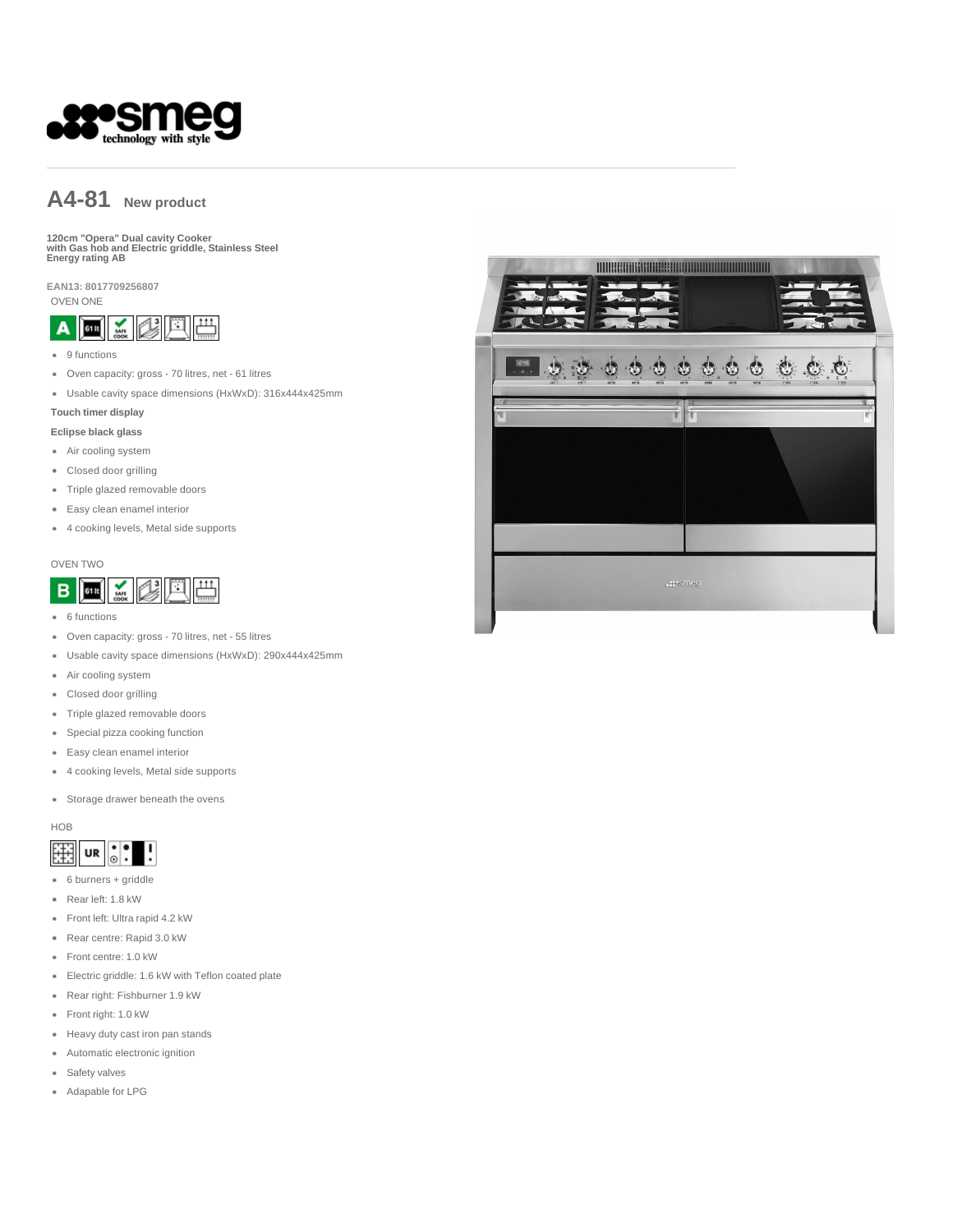STANDARD ACCESSORIES: Oven one: 1 x Extra deep tray (40mm deep) 1 x Roasting/grill pan (20mm deep) 1 x Grill mesh 2 x Chrome shelves Stay clean liners Telescopic shelves (Partical extraction)

Oven two: 1 x Extra deep tray (40mm deep) 1 x Chrome shelf 1 x Grill mesh

Stay clean liners Pizza Accessories: Refractory stone + cover + shovel

#### **Nominal power: 7.5kW**

• Supply can vary depending on usage, please consult a qualified electrician for ampere requirement

**Please note that this model supersedes the A4-8**

# **Functions**



**Options**

- **PRTX** Pizza stone with handles
- **KIT1A3-6** St/steel splash back
- **PALPZ** Folding Pizza Shovel
- **WOKGHU** Wok Support
- **GO120** Cast Iron Open Griddle for Barbecue
- **GC120** Cast Iron Ribbed Griddle
- **TPKX** Teppanyaki Grill Plate

**Smeg (UK) Ltd The Magna Building, Wyndyke Furlong, Abingdon OX14 1DZ Tel. +44 (0)844 557 9907 Fax +44 (0)844 557 9337**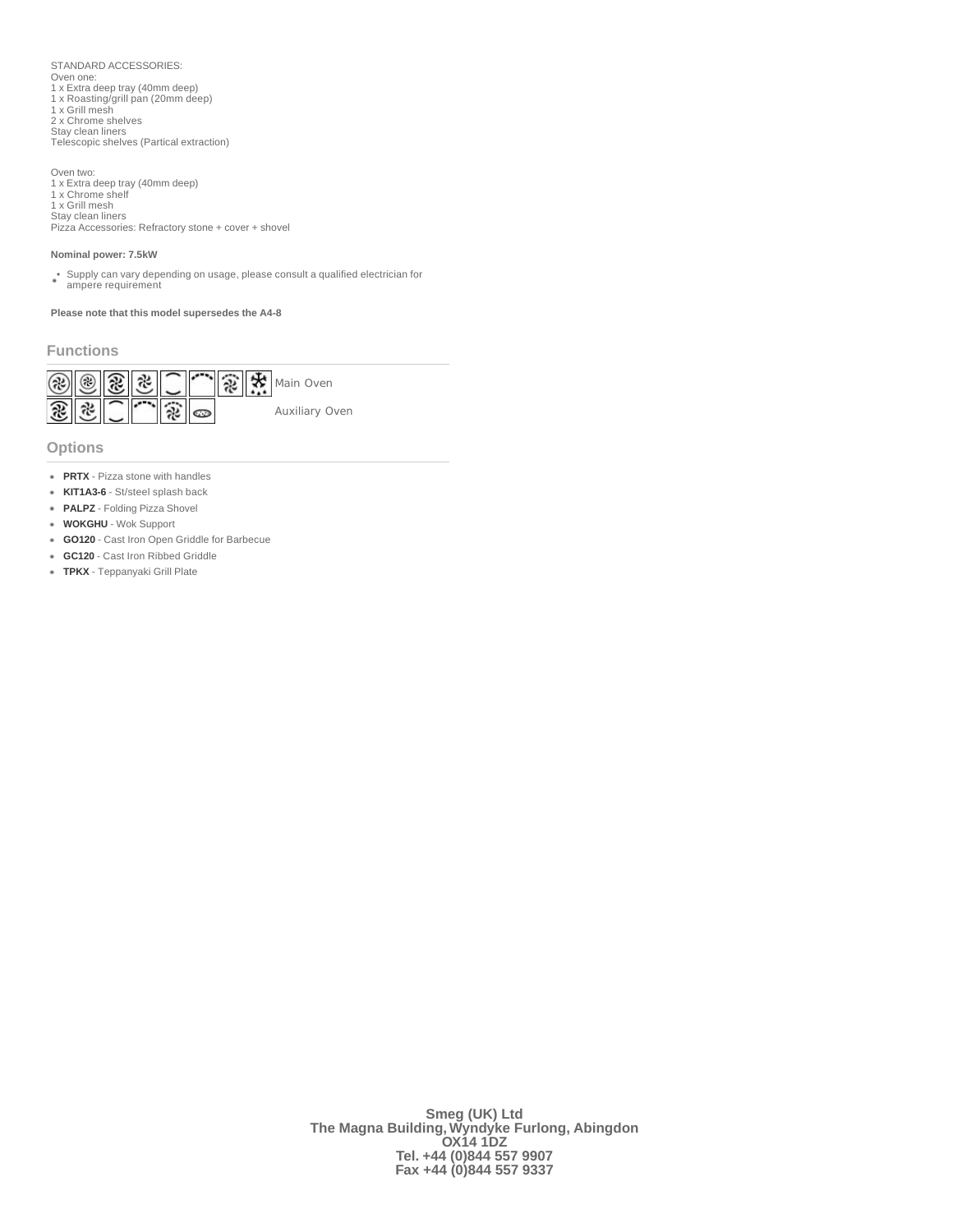

# **A4-81**

Opera range 120 cm stainless steel hob type: gas + griddle oven type: electric energy rating A+B



## **Main Oven**



# **Circulaire:**

The combination of the fan and circular element around it gives a hot air cooking method. This provides many benefits including no preheat if cook time is more than 20 minutes, no flavour transfer when cooking different foods at the same time, less energy, and shorter cook times. Good for all types of food.



## **Circulaire with lower element :**

The addition of the lower element adds extra heat at the base for food which requires extra cooking..



# **Fan with upper and lower elements:**

The elements combined with the fan aim to provide more uniform heat, a similar method to conventional cooking, so pre-heat is required. Most suitable for items requiring slow cooking methods.



## **FAN WITH LOWER ELEMENT/ CIRCOGAS:**

In electric ovens this combination completes cooking more quickly of foods that are ready on the surface, but that require more cooking inside, without further browning. In gas ovens the fan distributes the heat quickly and evenly throughout the oven cavity, avoiding flavour transfer when cooking a number of different dishes at the same time.



#### **Upper and lower element only:**

A traditional cooking method best suited for single items located in the centre of the oven. The top of the oven will always be hottest. Ideal for roast, fruit cakes, bread etc.



## **Grill element:**

For rapid cooking and browning of foods. Best results can be obtained by using the top shelf for small items, the lower shelves for larger ones, such as chops or sausages. For half grill heat is generated only at the centre of the element, so is ideal for smaller quantities.



## **Fan with grill element:**

The fan reduces the fierce heat from the grill, providing an excellent method of grilling various foods, chops, steaks, sausages etc. giving even browning and heat distribution, without drying out the food. The top two levels recommended for use, and the lower part of the oven can be used to keep items warm at the same time, an excellent facility when cooking a grilled breakfast. Half grill (centre portion only) is ideal for small quantities of food.



#### **Snowflake:**

With the switch on this symbol, no heating is possible even if the thermostat is turned.

# **Auxiliary Oven**



#### **Fan with upper and lower elements:**

The elements combined with the fan aim to provide more uniform heat, a similar method to conventional cooking, so pre-heat is required. Most suitable for items requiring slow cooking methods.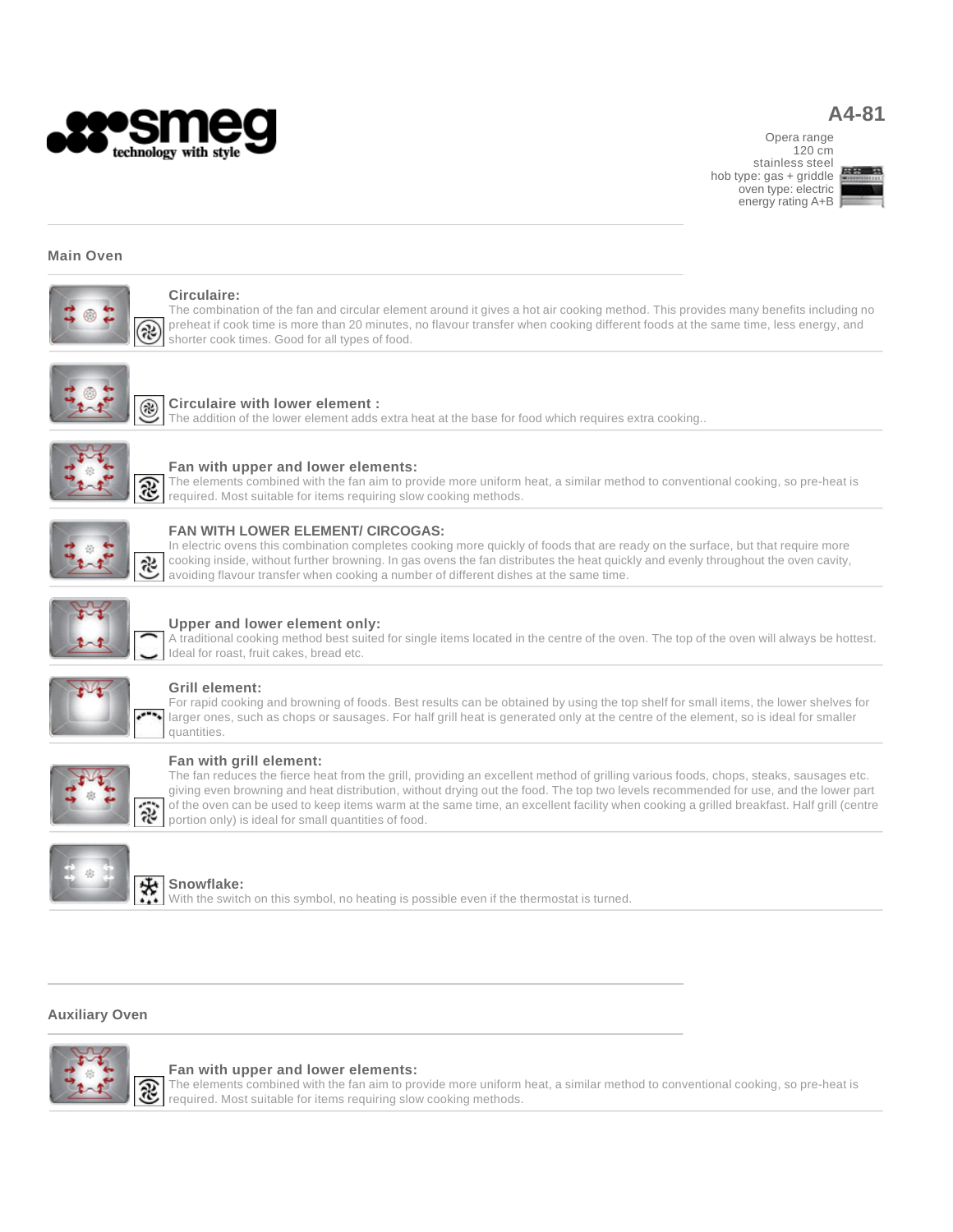

#### **FAN WITH LOWER ELEMENT/ CIRCOGAS:**

In electric ovens this combination completes cooking more quickly of foods that are ready on the surface, but that require more cooking inside, without further browning. In gas ovens the fan distributes the heat quickly and evenly throughout the oven cavity, avoiding flavour transfer when cooking a number of different dishes at the same time.



## **Upper and lower element only:**

A traditional cooking method best suited for single items located in the centre of the oven. The top of the oven will always be hottest. Ideal for roast, fruit cakes, bread etc.



#### **Grill element:**

For rapid cooking and browning of foods. Best results can be obtained by using the top shelf for small items, the lower shelves for larger ones, such as chops or sausages. For half grill heat is generated only at the centre of the element, so is ideal for smaller quantities.



#### **Fan with grill element:**

The fan reduces the fierce heat from the grill, providing an excellent method of grilling various foods, chops, steaks, sausages etc. giving even browning and heat distribution, without drying out the food. The top two levels recommended for use, and the lower part of the oven can be used to keep items warm at the same time, an excellent facility when cooking a grilled breakfast. Half grill (centre portion only) is ideal for small quantities of food.



#### **Pizza function:**

The simultaneous operation of these three elements ensures an optimum cooking facility, ideal not only for pizza but also for cookies, quiches and flans.

> **Smeg (UK) Ltd The Magna Building, Wyndyke Furlong, Abingdon OX14 1DZ Tel. +44 (0)844 557 9907 Fax +44 (0)844 557 9337**